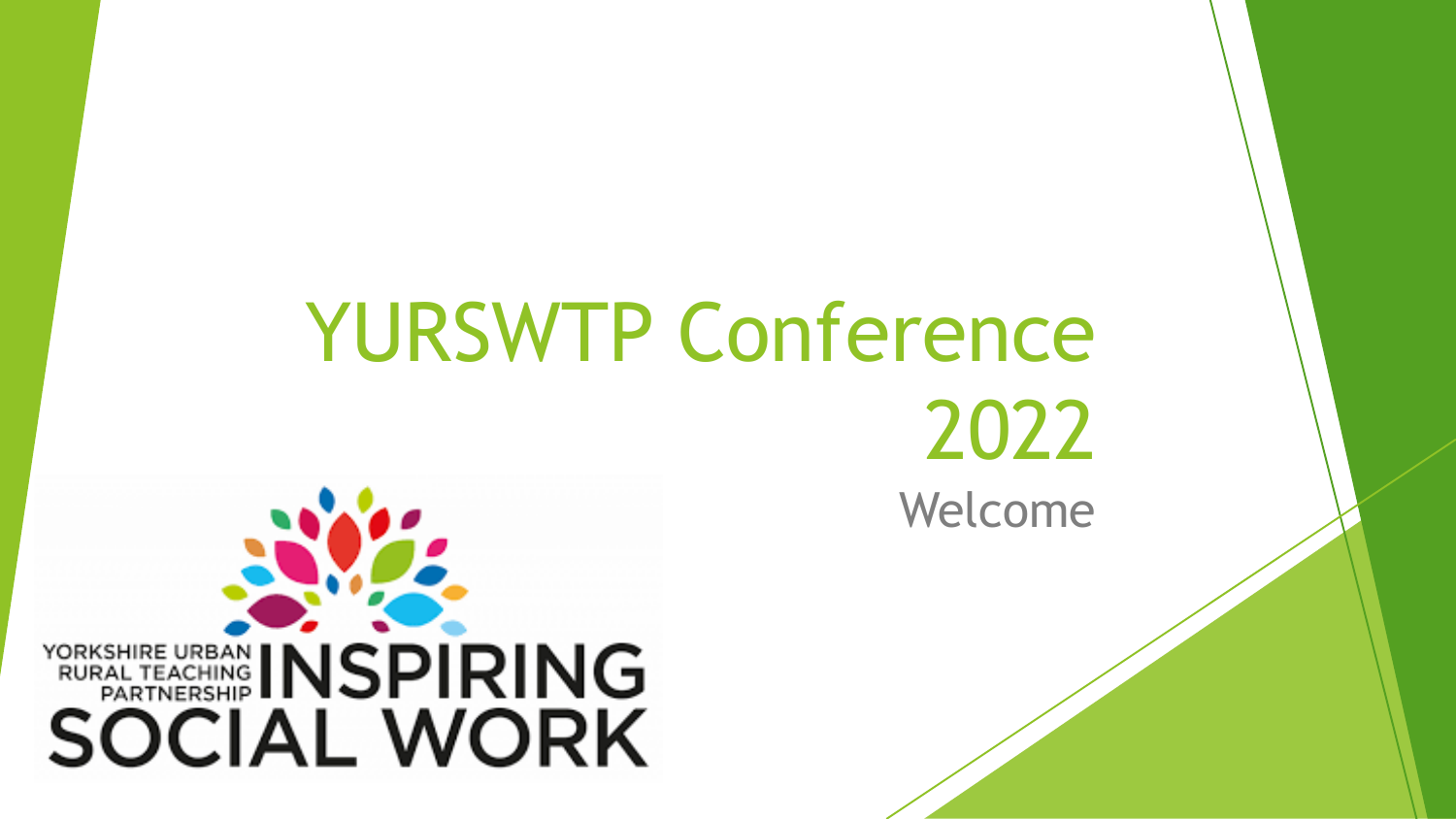# Teaching Partnership Context



 Developed by the DfE and the DHSC to transform the quality of education and experience received by social work students and practitioners

> Department of Health & **Social Care**

Department for Education

Piloted in 2015 in four areas (phase one). Eleven additional areas made successful applications for two-year funding in phase two (2016) and ten more in phase three (2018)

The Yorkshire Urban Rural SWTP began its journey in phase-two - 2016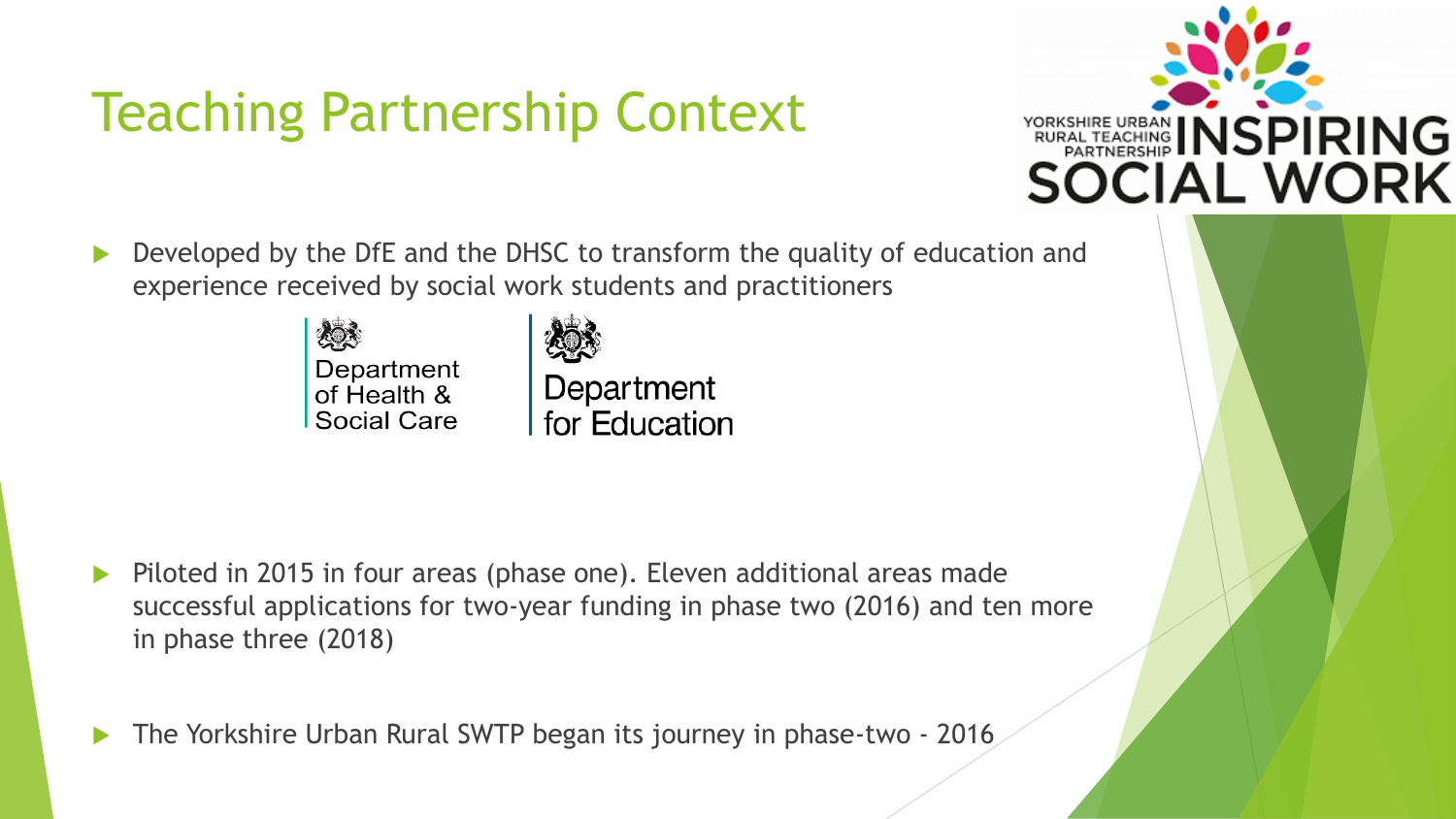# Our Teaching Partnership

**Calderdale** 

Council



Our partners are:

- Calderdale Council
- Kirklees Council
- ▶ City of York Council
- North Yorkshire County Council
- University of Huddersfield
- University of York





**North Yorkshire** 

**County Council** 

**Kirklees** 

CITY OF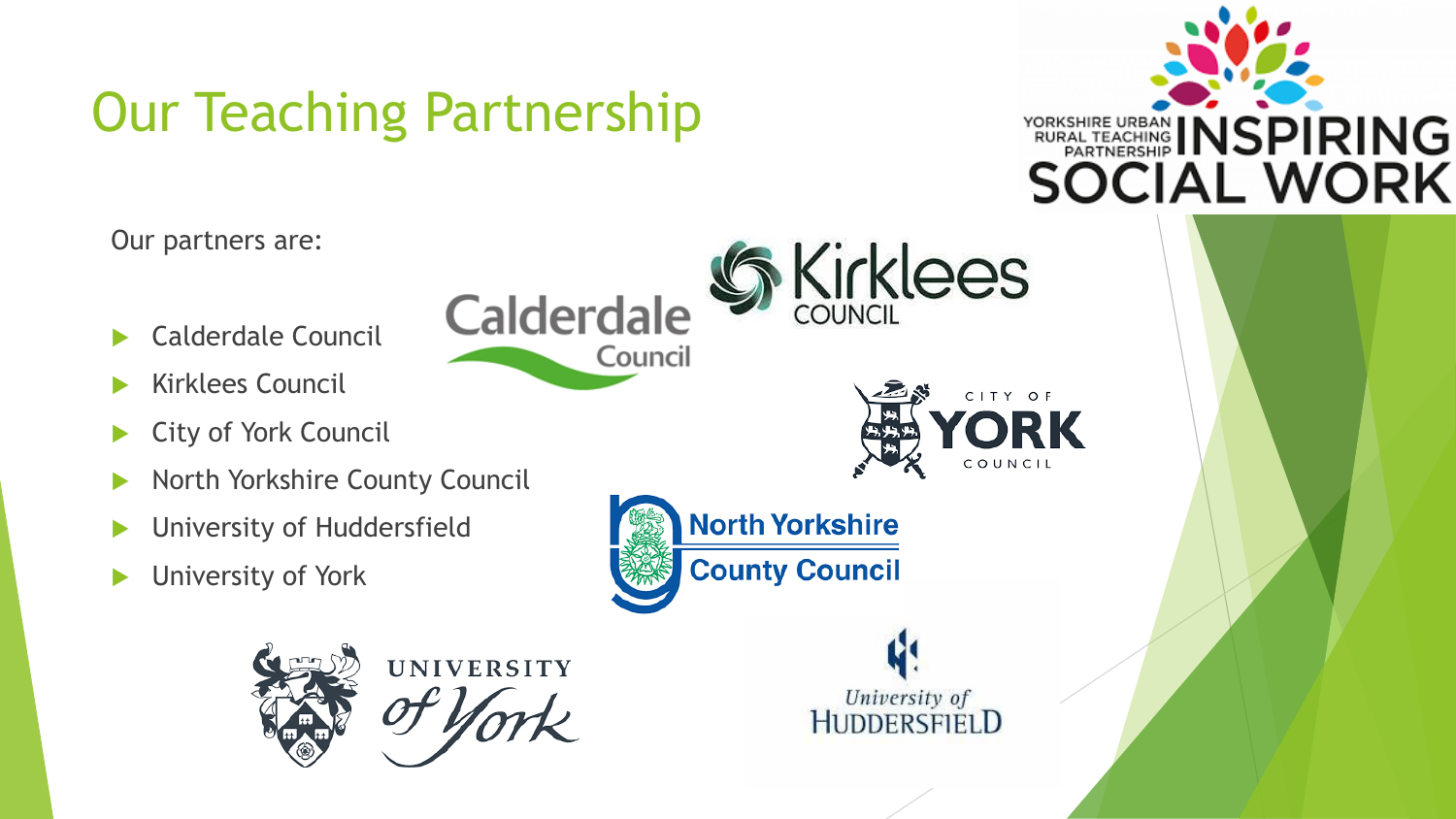

- $\checkmark$  Deliver a high quality education experience to social work students, with comprehensive practice experience in statutory social work that prepares and supports their transition to frontline practitioner;
- $\checkmark$  Develop an ambitious and dynamic programme of post-qualifying learning and development accessible to all Social Workers within the partnership;
- $\checkmark$  Embed a culture of continuous learning and research informed practice that responds to local needs;
- ✓ Improve social work recruitment and retention to meet the future workforce requirements of local authorities;
- $\checkmark$  Improve the public perception of social work, promote and encourage awareness of the value of the profession and the different career pathways.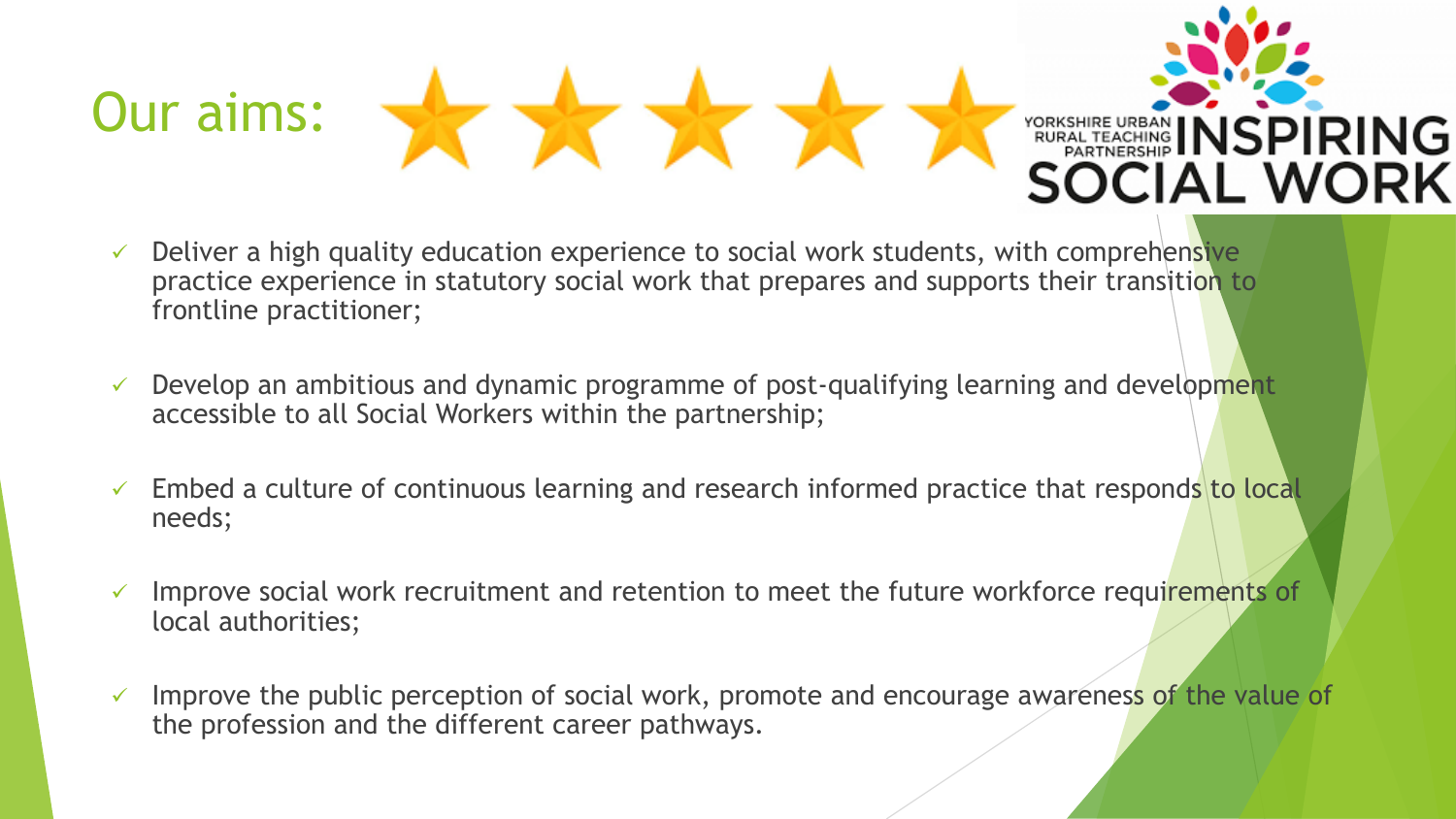

**In July 2021 we were granted an round of funding by DfE…** 

#### **Have we delivered our aims in the last 12 months?**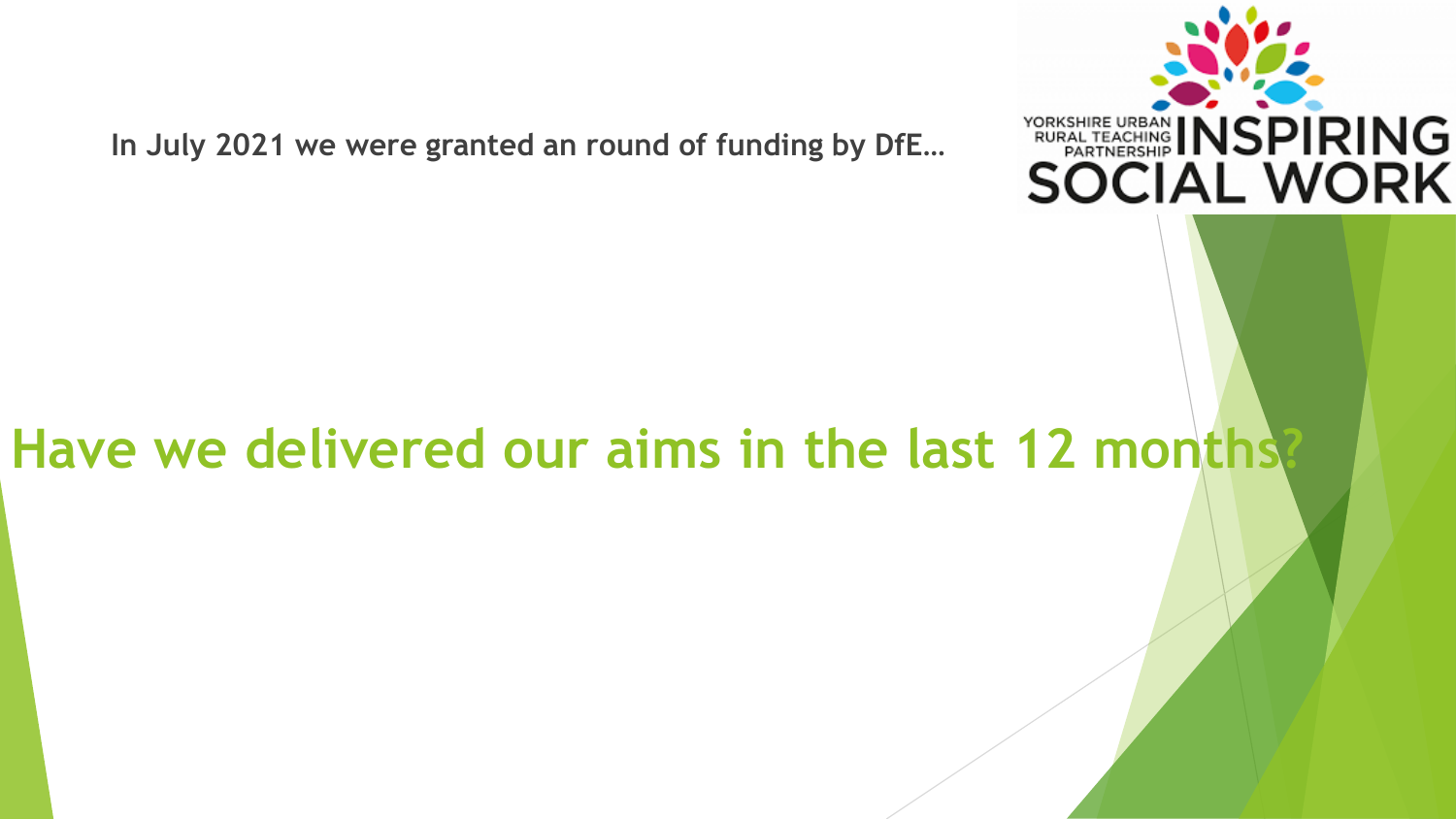## Achievements over the last 12 months….

- 100% of students received statutory placements despite Covid
- Resilience research commissioned in response to pandemic
- Over 50% of PE's working at high quality PE2 level
- Understanding our workforce workforce analysis report commissioned
- Ran 3 workshops (recruitment, retention, succession planning) to mitigate the sector workforce issues
- Over 200 participants attending lunchtime seminars
- Over 75% lecturers are registered, qualified social workers
- Local authority training needs analysis to identify CPD opportunities

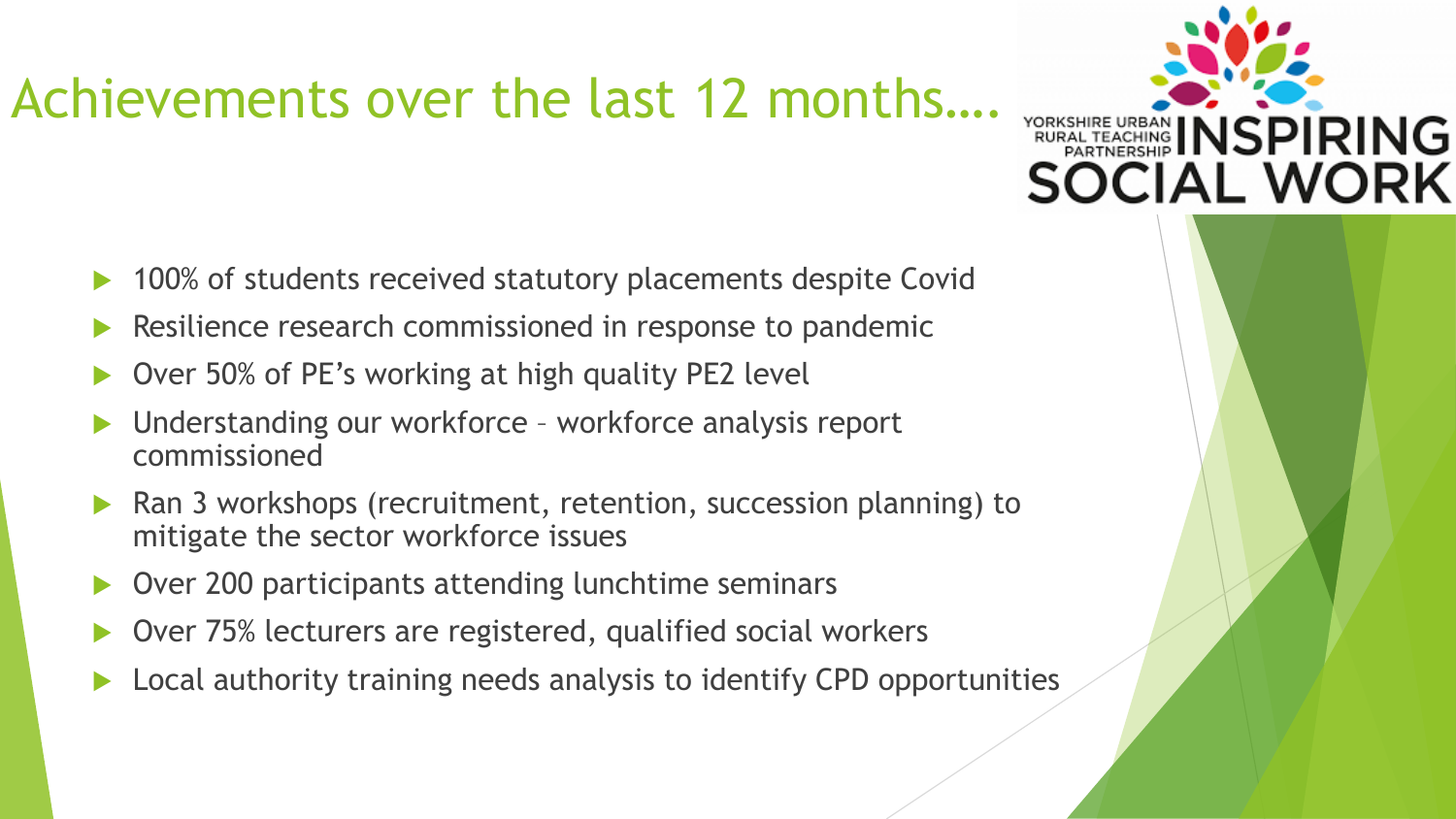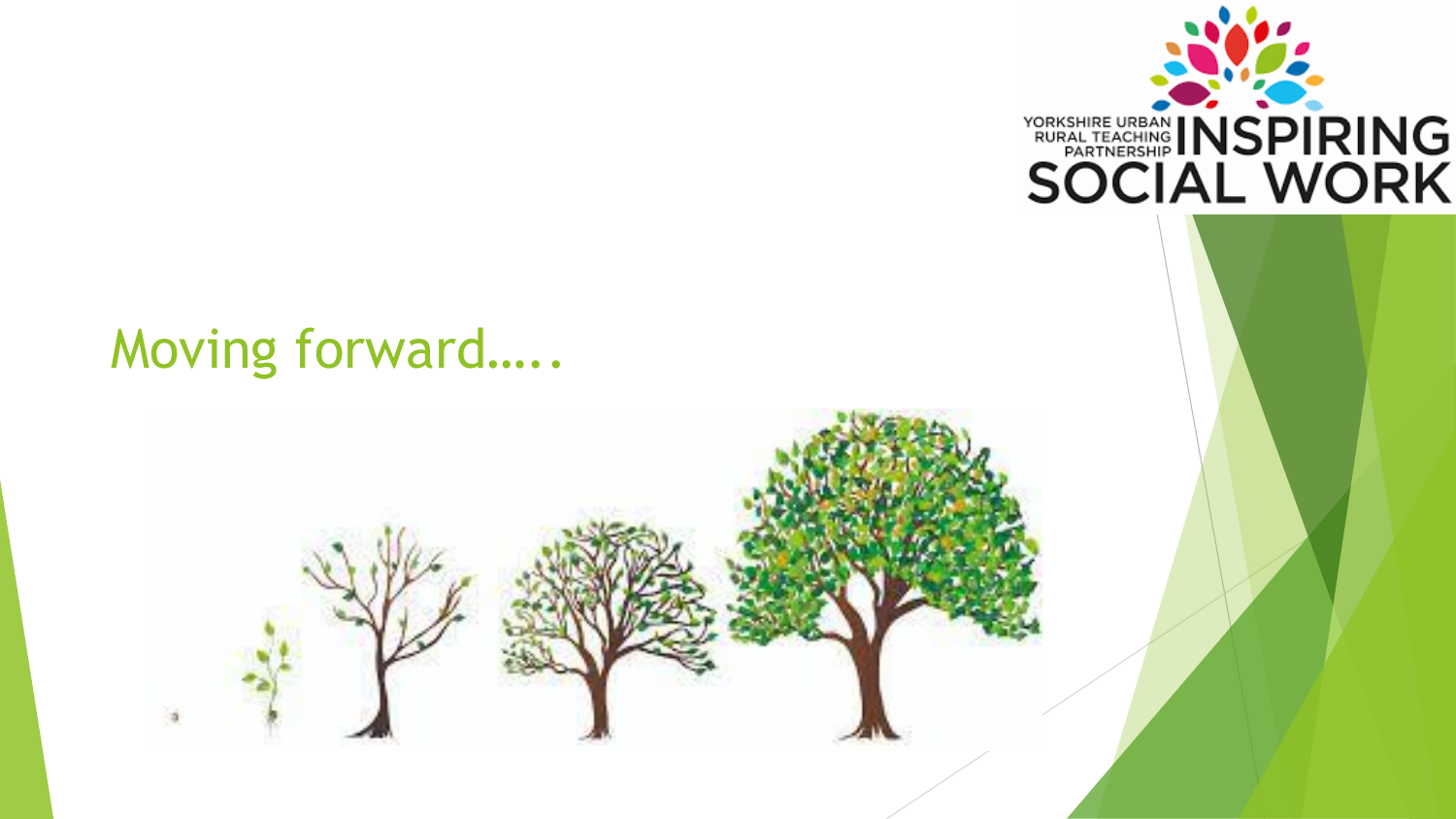#### The next 12 months?



- New Vision for the TP post-grant funding period physical visioning day to be held
- Better working relations with national and regional structures
- New emphasis on working with people with lived experience
- People With Lived Experience Conference to be held in summer
- Develop video with Kirklees Project Search employees
- Retain emphasis on collaboration, collective action
- New effective governance model
- Continued focus on CPD, placements, academic delivery